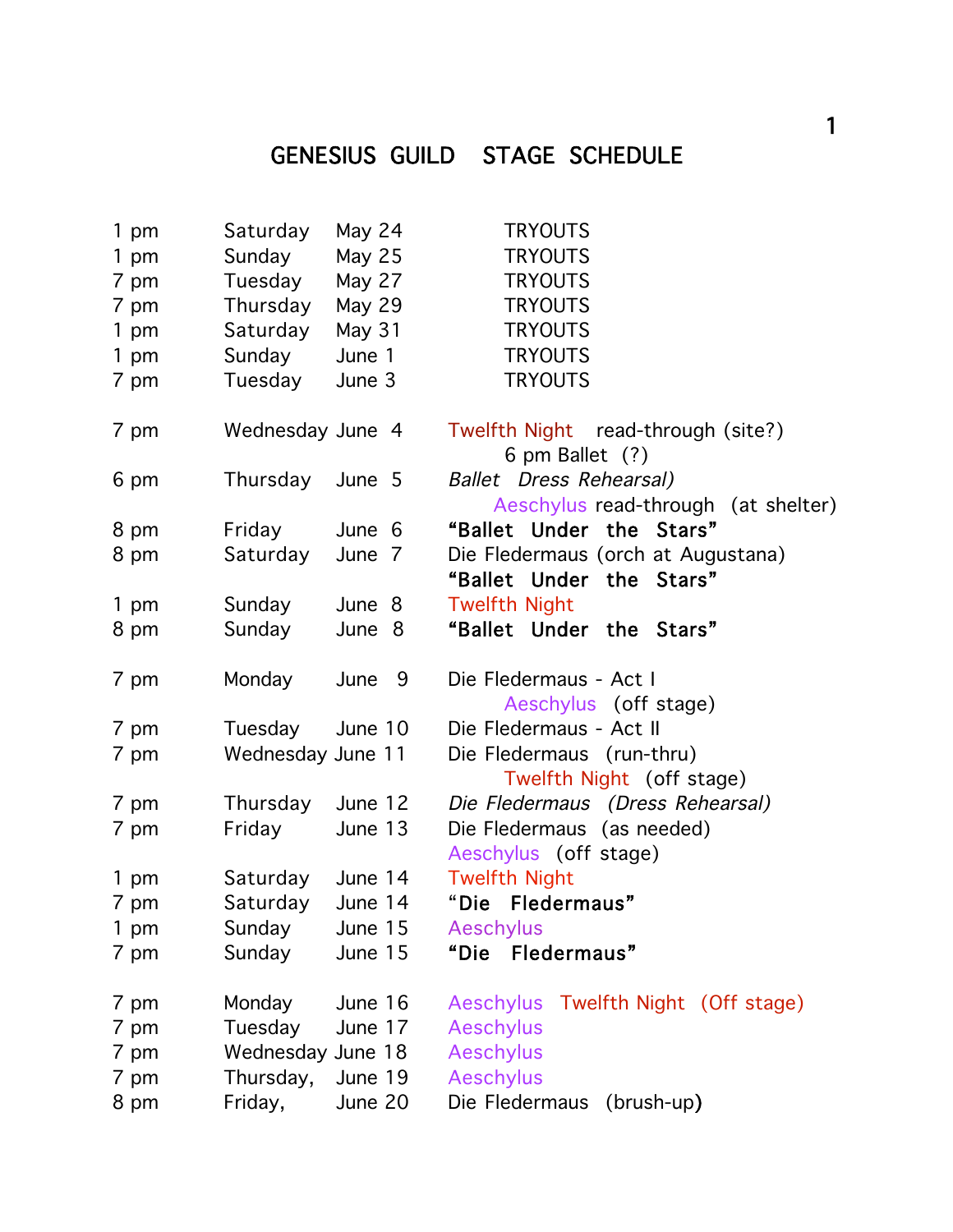|                     | Twelfth Night (off stage)                                                                                                                                                                                                                                                                   |
|---------------------|---------------------------------------------------------------------------------------------------------------------------------------------------------------------------------------------------------------------------------------------------------------------------------------------|
| June 21             | <b>Aeschylus</b>                                                                                                                                                                                                                                                                            |
| June 21             | "Die Fledermaus"                                                                                                                                                                                                                                                                            |
| June 22             | <b>Twelfth Night</b>                                                                                                                                                                                                                                                                        |
|                     | <b>Aeschylus</b>                                                                                                                                                                                                                                                                            |
|                     | "Die Fledermaus"                                                                                                                                                                                                                                                                            |
|                     |                                                                                                                                                                                                                                                                                             |
| Monday,<br>June 23  | Aeschylus Twelfth Night (off stage)                                                                                                                                                                                                                                                         |
| Tuesday,<br>June 24 | <b>Aeschylus</b>                                                                                                                                                                                                                                                                            |
| Wednesday June 25   | <b>Aeschylus</b>                                                                                                                                                                                                                                                                            |
| June 26             | <b>Aeschylus</b>                                                                                                                                                                                                                                                                            |
| Friday<br>June 27   | Aeschylus (Dress Rehearsal)                                                                                                                                                                                                                                                                 |
| Saturday<br>June 28 | <b>Twelfth Night</b>                                                                                                                                                                                                                                                                        |
| Saturday<br>June 28 | "Aeschylus"                                                                                                                                                                                                                                                                                 |
| Sunday<br>June 29   | <b>Twelfth Night</b>                                                                                                                                                                                                                                                                        |
| Sunday<br>June 29   | "Aeschylus"                                                                                                                                                                                                                                                                                 |
|                     |                                                                                                                                                                                                                                                                                             |
| Monday<br>June 30   | <b>Twelfth Night</b>                                                                                                                                                                                                                                                                        |
| Tuesday<br>July 1   | <b>Twelfth Night</b>                                                                                                                                                                                                                                                                        |
| Wednesday July 2    | <b>Twelfth Night</b>                                                                                                                                                                                                                                                                        |
| Thursday<br>July 3  | Aeschylus (Dress Rehearsal)                                                                                                                                                                                                                                                                 |
| Friday<br>July 4    | NO REHEARSAL                                                                                                                                                                                                                                                                                |
| Saturday<br>July 5  | <b>Twelfth Night</b>                                                                                                                                                                                                                                                                        |
| Saturday<br>July 5  | "Aeschylus"                                                                                                                                                                                                                                                                                 |
| Sunday<br>July 6    | <b>Twelfth Night</b>                                                                                                                                                                                                                                                                        |
| Sunday<br>July 6    | "Aeschylus"                                                                                                                                                                                                                                                                                 |
|                     |                                                                                                                                                                                                                                                                                             |
|                     | <b>Twelfth Night</b>                                                                                                                                                                                                                                                                        |
|                     | <b>Twelfth Night</b><br><b>Twelfth Night</b>                                                                                                                                                                                                                                                |
|                     | <b>Twelfth Night</b>                                                                                                                                                                                                                                                                        |
|                     |                                                                                                                                                                                                                                                                                             |
|                     | Twelfth Night (Dress Rehearsal)<br>"Twelfth                                                                                                                                                                                                                                                 |
|                     | Night"<br>Plutus (TRYOUTS)                                                                                                                                                                                                                                                                  |
|                     |                                                                                                                                                                                                                                                                                             |
|                     | "Twelfth<br>Night"                                                                                                                                                                                                                                                                          |
| Monday<br>July 14   | Plutus                                                                                                                                                                                                                                                                                      |
|                     | Plutus                                                                                                                                                                                                                                                                                      |
| Wednesday July 16   | Plutus                                                                                                                                                                                                                                                                                      |
|                     | Saturday,<br>Saturday,<br>Sunday,<br>Sunday<br>June 22<br>Sunday,<br>June 22<br>Thursday<br>Monday<br>July<br>7<br>Tuesday<br>July 8<br>Wednesday July 9<br>Thursday<br>July 10<br>Friday<br>July 11<br>Saturday<br>July 12<br>Sunday<br>July 13<br>Sunday<br>July 13<br>Tuesday<br>July 15 |